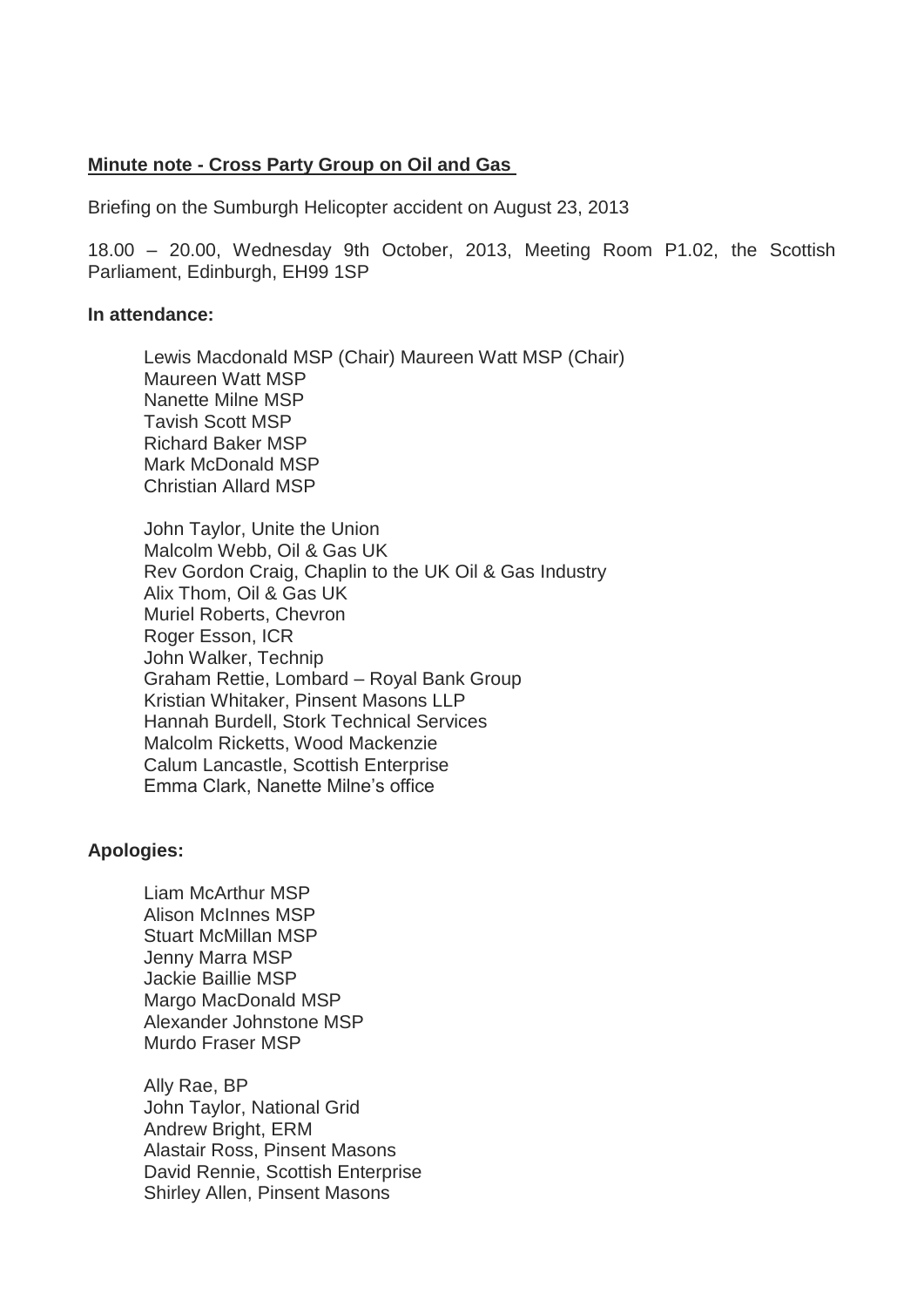Carol Barbone, CNR International Fiona Bayne, Shell Rachel Elliott, Aberdeen and Grampian Chambers of Commerce Craig Harrow, MD MHPC (Scotland) Christine Jones Willie Park, Pinsent Masons Sue Roaf, Heriot Watt University Iain Brotchie, TOTAL E&P UK Limited Babette Brown, TOTAL E&P UK Limited

## **Group administration:**

**Maureen Watt MSP** welcomed the group and outlined the theme of the evening.

**Ms Watt** paid tribute to the four victims of the helicopter crash on August 23, Gary McCrossan, George Allison, Sarah Darnley and Duncan Munro.

A moment of quiet reflection was observed in their memory.

The minutes from the previous meeting were approved.

### **Presentations:**

**Malcolm Webb** provided an overview of the oil and gas industry's footprint in the UK and highlighted that the use of helicopters is the only and safest means of servicing this infrastructure.

**Mr Webb** praised the work of the Helicopter Safety Steering Group (HSSG), and their response to the accident on August 23.

**Mr Webb** provided a summary of the Air Accident Investigation Bureau (AAIB), Civil Aviation Authority (CAA), helicopter operators and Oil & Gas UK inquiries.

**Mr Webb** stated that the greatest challenge facing the industry presently was the need to build confidence among the workforce.

**John Taylor, Unite the Union**, praised the HSSG for the speed in which they reacted to the accident on August 23 and highlighted how diverse the group is.

**Mr Taylor** said helicopters were the only and safest method of transport for the offshore industry but added that workforce confidence was still a significant issue, specifically in relation to the EC225, something his union was working hard to address.

**Mr Taylor** expressed concern in relation to the CAA inquiry and questioned whether there were some smaller helicopter operators that wouldn't be covered by under CAA regulations.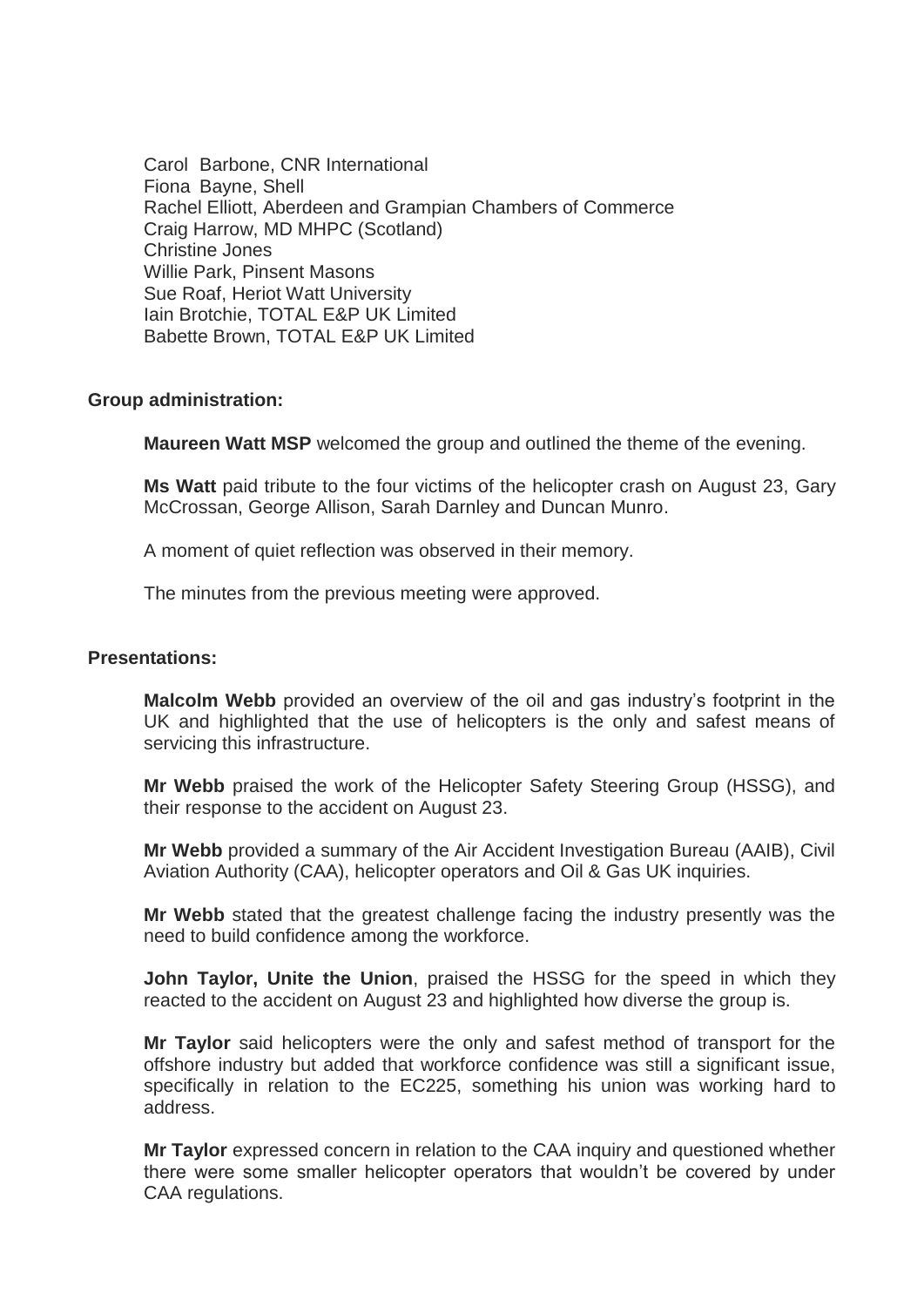**Mr Taylor** said questions marks remained on life jackets, lighting on windows / doors and seat configurations but added that the maintenance regime was very well controlled.

**Mr Taylor** concluded by calling on the Scottish Government to update safety at Sumburgh airport which, he said, would cost around £2-3m

# **Open discussion and Q&A:**

**Maureen Watt MSP** asked John Taylor for more details regarding the smaller helicopter operators that he believed did not fall under the CAA regulations.

**Mr Taylor** said he was referring to small those who are based in Europe who did not fall under CAA standards but EU standards which, he said, were not as robust as those of the CAA.

**Tavish Scott MSP** asked Mr Taylor to elaborate on why he had less confidence in the CAA inquiry compared with others.

**Mr Taylor** said he had concerns relating to the width of the inquiry's remit and the time frame within which it was to report.

**John Walker, Technip** expressed concerns that helicopter safety training had become less realistic in recent years and suggested that this should be addressed.

**Mr Taylor** said that regularly reviewing of the training should take place but that it was important to have a full understanding of the recent accident before making any calls and that any "knee-jerk reactions" would be unhelpful.

**Hannah Burdell, Stork** told the group that the HSSG support and information sharing was vital in assisting Stork in responding and coping with events.

**Mark McDonald MSP** highlighted the issue of family pressure on the workforce, asking what was being done to address this. He also asked whether the industry would assist in communicating the helicopter safety messages to those people living in the helicopter flight paths.

**Mr Taylor** said, in relation to family engagement, there were plans to restart "family days" and "open days" to allow better engagement with concerned relatives and friends. He added that ensuring the industry communicated its safety record among relatives and friends was additionally important if the industry was to continue to attract people to work for it.

**Mr Taylor** also clarified that flight path approaches to Aberdeen airport were "controlled approaches" – where the helicopter pilot followed instructions – whereas the approach to Sumburgh airport was an "uncontrolled approach" – where the pilot makes the decisions on the approach.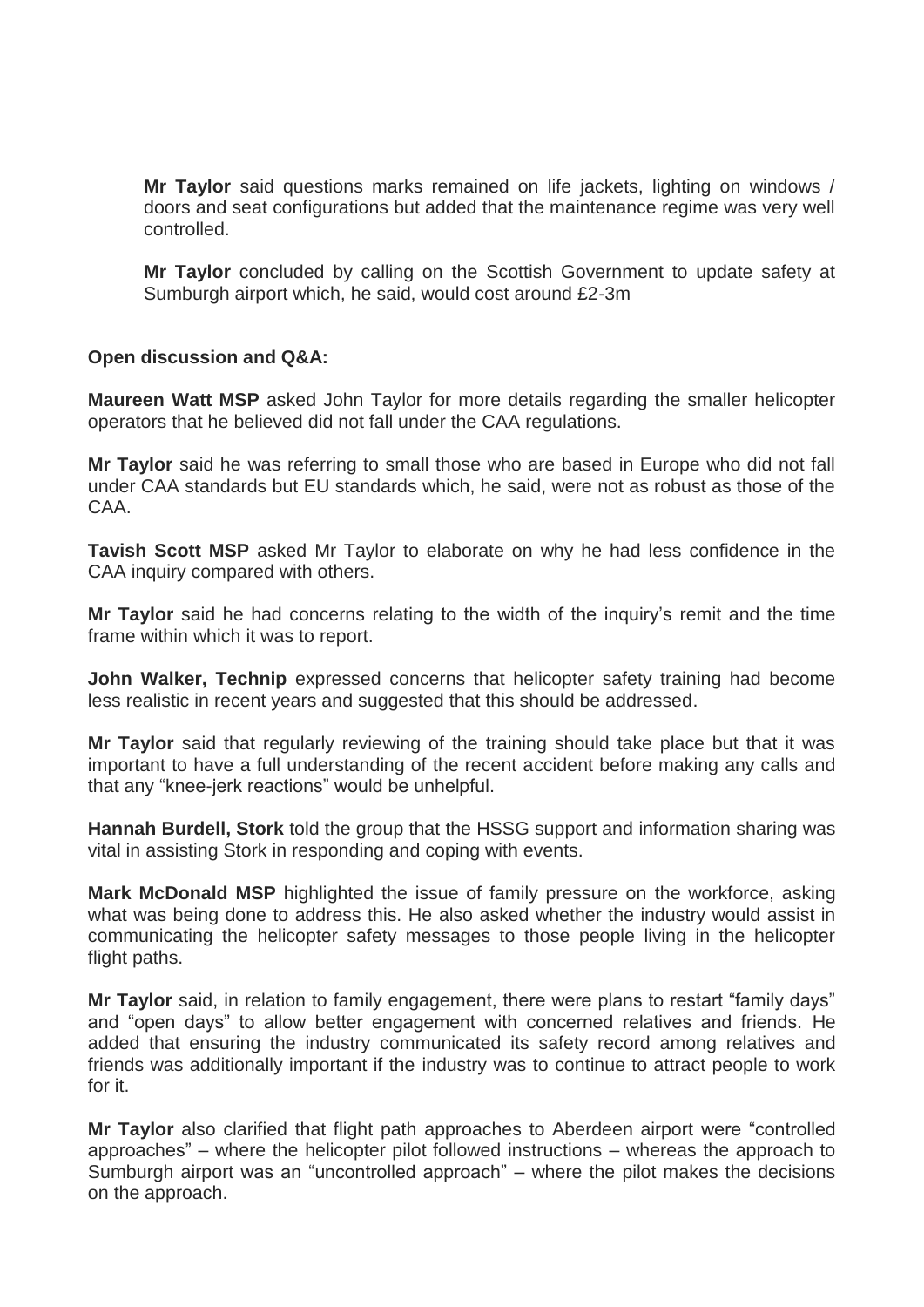**Ms Watt** and **Mr McDonald** committed to working together to communicate this to residents who live on the helicopter flight paths around Aberdeen.

**Rev Gordon Craig** provided his personal thoughts and reflections. He said that he had been impressed by the industries response to the Sumburgh accident, particularly the willingness to act where required.

**Rev. Gordon** concurred that workforce engagement was now essential but added to do this successfully the industry needed to regain the trust of the workforce and address misconceptions held by them in relation to helicopter transportation.

**Mr Taylor** added that improving workforce understanding and reducing confusion would require communicating information to them and reassuring not by statements but by deeds.

**Richard Baker MSP** asked whether either of the speakers supported calls for a public inquiry into helicopter transportation in the North Sea.

**Mr Webb** said that it was right that the industry was focused on supporting those inquiries already launched as their success will be vital should a public inquiry never begin. **Mr Webb** added that that the industry did not object to the idea of a public inquiry and would lend its full support if one was launched.

**Lewis Macdonald MSP** commented that a public inquiry could serve to gain the trust of the workforce that was so badly needed.

**Mr Taylor** agreed with this and raised concerns that the CAA inquiry would not serve to reassure the workforce.

**Christian Allard MSP** asked what role there could be for the families of the victims immediately following incidents such as the Sumburgh accident.

Both **Mr Webb** and **Mr Taylor** agreed that consideration should be given to facilitating more of a role for the families in the days and weeks following an accident. Both also agreed that direct involvement between the industry and the families immediately following an event may not be beneficial as the added emotion may hamper immediate progress.

**Muriel Roberts (Chevron)** said that some of Chevron's personnel had expressed a preference for smaller airports as relationships were more quickly established between the offshore workforce and flight crew.

**Mr Taylor** said that there were a range of competing views on what the workforce preferred in terms of flight routes and that it would be impossible to satisfy everyone's preference.

**Maureen Watt** asked how the industry dealt with those personnel who refused to fly.

**Mr Taylor** said counselling and support was offered.